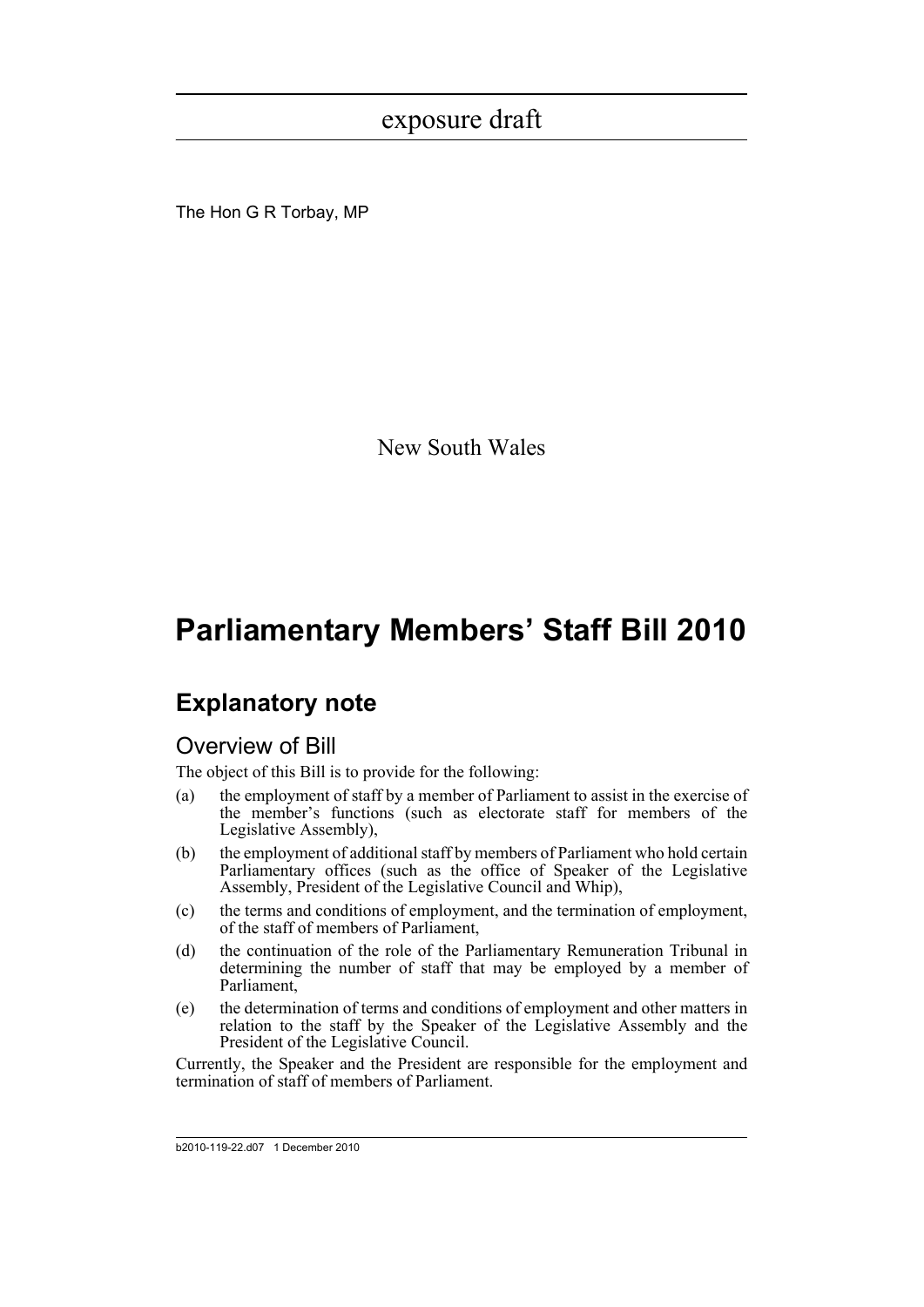Parliamentary Members' Staff Bill 2010

Explanatory note

## Outline of provisions

### **Part 1 Preliminary**

**Clause 1** sets out the name (also called the short title) of the proposed Act.

**Clause 2** provides for the commencement of the proposed Act on a day or days to be appointed by proclamation.

**Clause 3** defines certain words and expressions used in the proposed Act. The *relevant Presiding Officer* means:

- (a) in relation to a person employed by a member of the Legislative Council—the President of the Legislative Council, or
- (b) in relation to a person employed by a member of the Legislative Assembly the Speaker of the Legislative Assembly.

## **Part 2 Staff of members of Parliament**

**Clause 4** provides that a member of Parliament may employ staff to assist the member in exercising his or her functions as a member of Parliament. The proposed section extends to a member of Parliament who is also a Minister or Parliamentary Secretary, but does not authorise the employment of staff by such a member to assist the member in exercising his or her functions as a Minister or Parliamentary Secretary. The proposed section will not apply to a member of the Legislative Council who is also a Minister.

**Clause 5** provides that a member of Parliament who holds a Parliamentary office specified in Schedule 1 of the proposed Act may, in addition to the entitlement to employ staff under proposed section 4, employ staff, under a written agreement, to assist the person in exercising the functions of that office. The proposed section will not apply to the office of Minister, Parliamentary Secretary or Leader of the Opposition in the Legislative Assembly. Schedule 1 may be amended by regulation on the joint recommendation of the Presiding Officers.

**Clause 6** provides that the written agreement by which a person is employed under the proposed Act is to be in the terms of the model agreement that has been approved by the relevant Presiding Officer. However, the Presiding Officer may approve different or additional terms in a particular agreement.

**Clause 7** provides that the number of staff that a member of Parliament is entitled to employ under proposed section 4, and that a Parliamentary officer holder is entitled to employ under proposed section 5, is to be determined by the Parliamentary Remuneration Tribunal. The type and grade of staff are to be determined by the relevant Presiding Officer.

**Clause 8** enables the Presiding Officers to make determinations fixing the conditions, benefits and remuneration for persons employed under the proposed Act.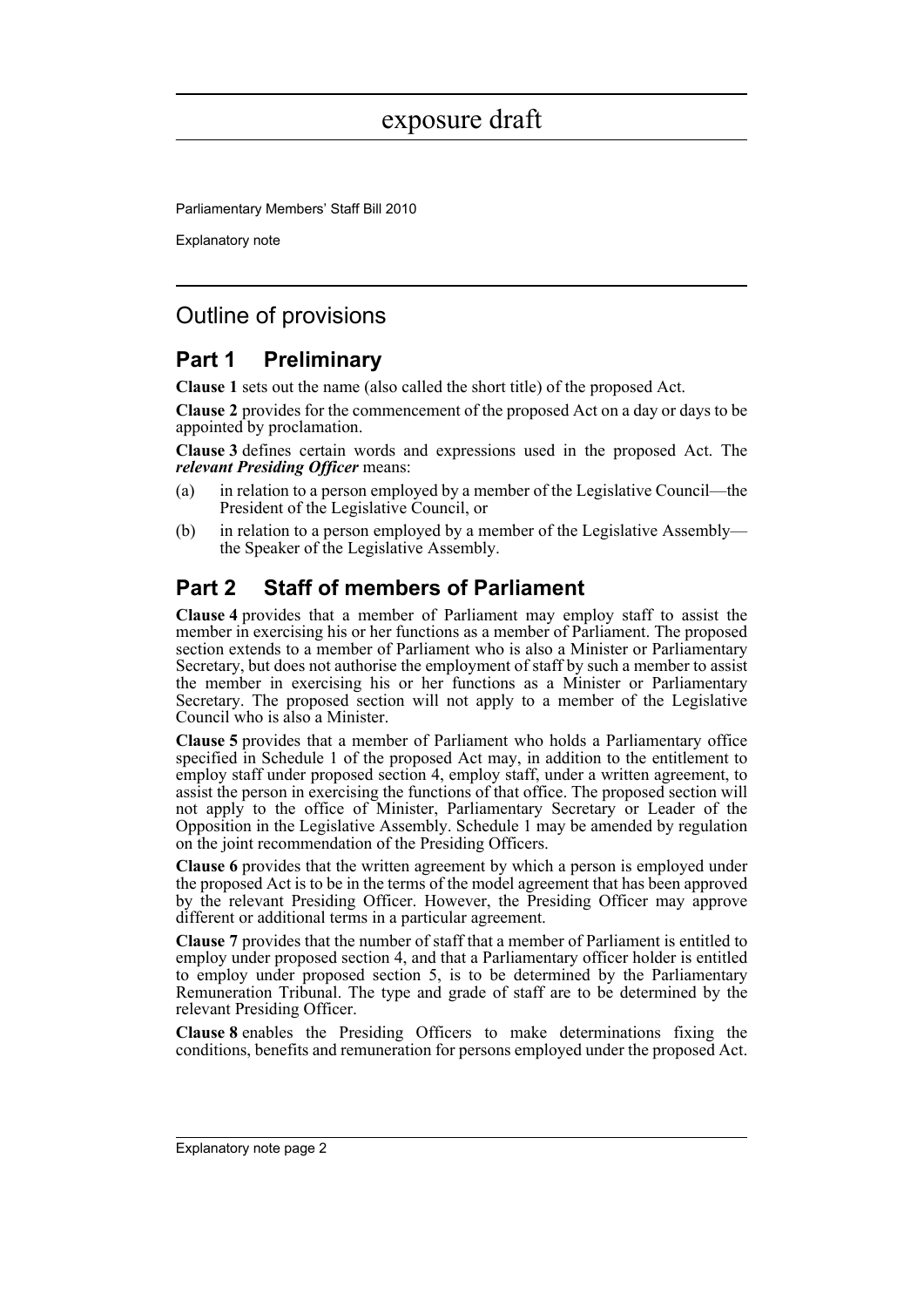Parliamentary Members' Staff Bill 2010

Explanatory note

**Clause 9** enables the Presiding Officers to enter into industrial agreements with associations and organisations representing persons employed under this Act.

**Clause 10** provides that the relevant Presiding Officer is taken to be the employer of a person employed under the proposed Act in any proceedings relating to the person in an industrial tribunal (other than in proceedings for unfair dismissal, in which case the member of Parliament is taken to be the employer).

**Clause 11** provides that the employment of a person under the proposed Act terminates if:

- (a) in the case of a person employed by a member of Parliament under proposed section 4—the member ceases to be a member of Parliament, or
- (b) in the case of a person employed by a member of the Legislative Council under proposed section 4—the member becomes a Minister, or
- (c) in the case of a person employed by a member of Parliament in his or her capacity as a Parliamentary office holder under proposed section 5—the member of Parliament ceases to hold the Parliamentary office or ceases to be a member of Parliament.

The relevant Presiding Officer may suspend the termination of the employment of a person in those circumstances, to cover a situation where the person may subsequently be employed by a different member of Parliament. During the period of suspension, the relevant Presiding Officer may exercise the functions of the employer of the person. A person's employment may also be terminated by the giving of 2 weeks' notice by either the member of Parliament or the person.

### **Part 3 Miscellaneous**

**Clause 12** enables the Governor to make regulations for the purposes of the proposed Act.

**Clause 13** provides for the review of the proposed Act in 5 years.

### **Schedule 1 Parliamentary offices**

**Schedule 1** specifies certain Parliamentary offices. A person who holds one of these offices is entitled to employ staff to assist the person in exercising the functions of that office.

### **Schedule 2 Savings, transitional and other provisions**

**Clause 1** enables savings and transitional regulations to be made consequent on the enactment of the proposed Act.

**Clause 2** provides that the *Crown Employees (Parliamentary Electorate Officers) Award 2010* (other than clause 20.1) continues to apply to any person to whom it applied immediately before the commencement of the proposed Act. However, the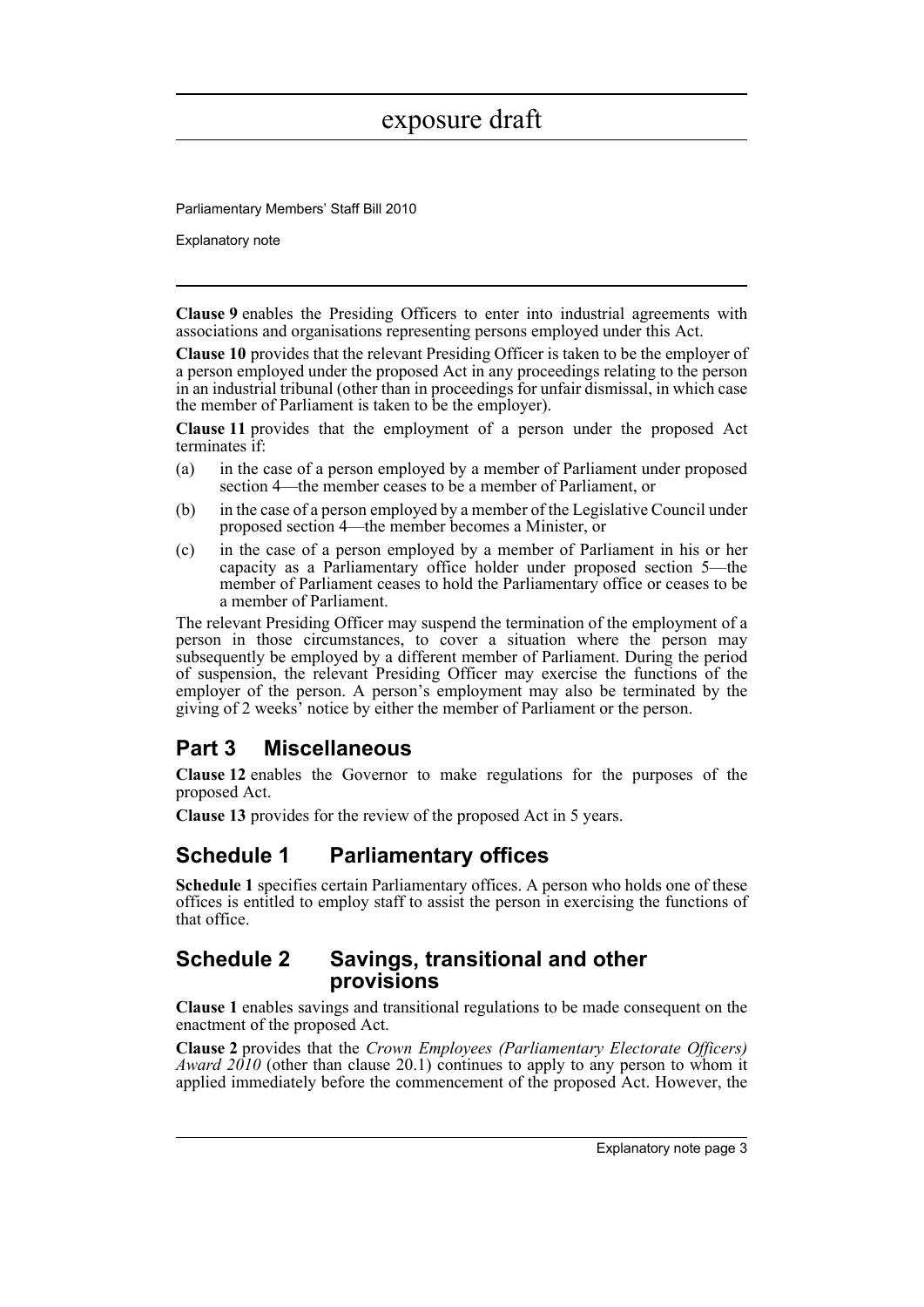Parliamentary Members' Staff Bill 2010

Explanatory note

proposed Act prevails to the extent of any inconsistency with a provision of that Award.

**Clause 3** provides that the Order made under section 47 of the *Constitution Act 1902* published in the Gazette on 2 May 1952 does not apply in relation to the employment of persons under the proposed Act. The Order gives the Presiding Officers power to appoint staff to the service of both Houses of Parliament.

## **Schedule 3 Amendment of Acts**

**Schedule 3.1** amends the *Industrial Relations Act 1996* so that provisions in that Act relating to promotion and disciplinary appeals apply to persons employed under the proposed Act.

**Schedule 3.2** amends the *Public Sector Employment and Management Act 2002* so that provisions in that Act relating to staff mobility and recognition of prior service apply to persons employed under the proposed Act.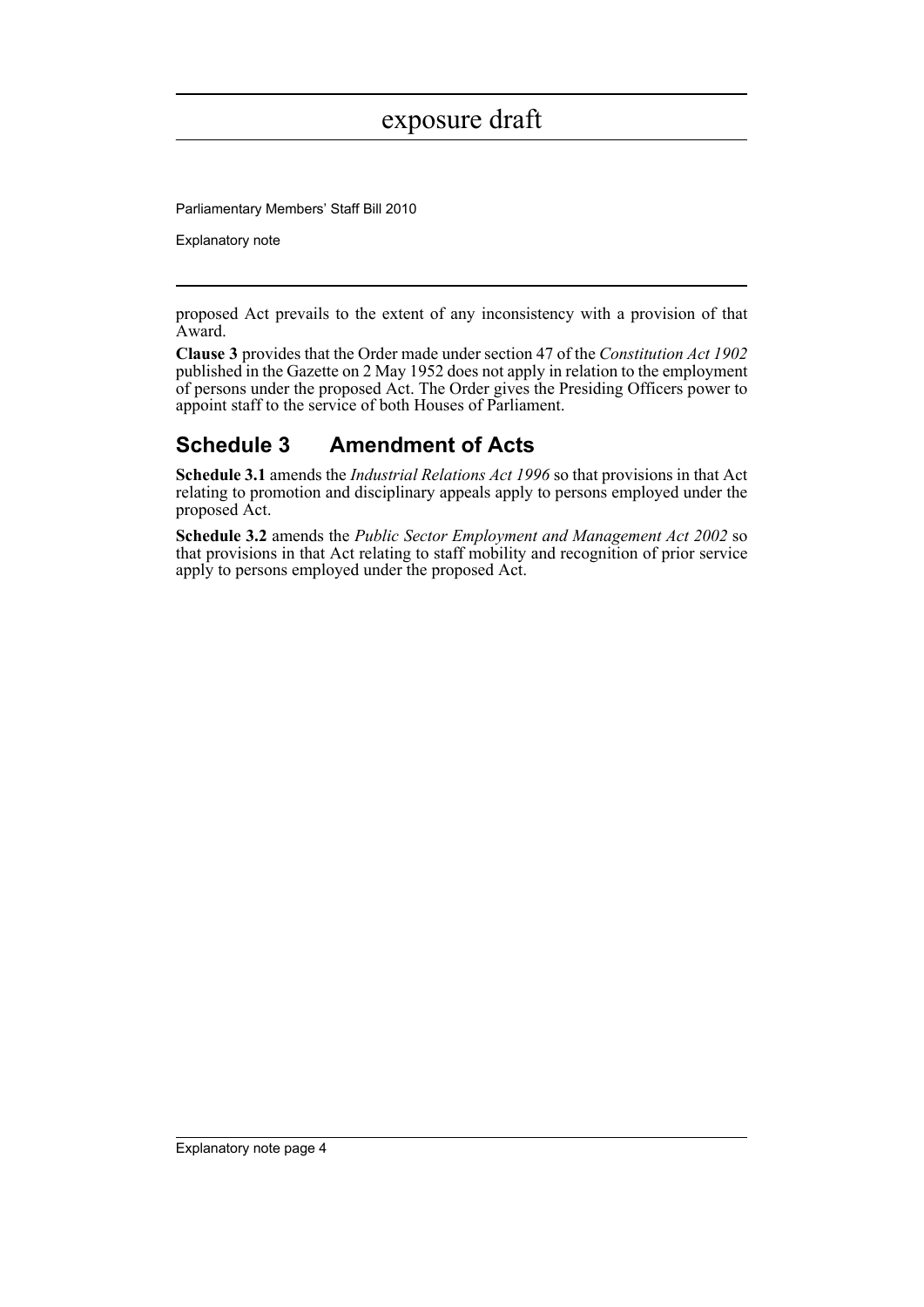The Hon G R Torbay, MP

New South Wales

# **Parliamentary Members' Staff Bill 2010**

# **Contents**

|        |                |                                                         | Page |
|--------|----------------|---------------------------------------------------------|------|
| Part 1 |                | <b>Preliminary</b>                                      |      |
|        | 1              | Name of Act                                             | 2    |
|        | $\overline{2}$ | Commencement                                            | 2    |
|        | 3              | Definitions                                             | 2    |
| Part 2 |                | <b>Staff of members of Parliament</b>                   |      |
|        | 4              | Members of Parliament may employ staff                  | 3    |
|        | 5              | Members of Parliament who hold Parliamentary offices    |      |
|        |                | may employ additional staff                             | 3    |
|        | 6              | Terms of written employment agreement                   | 3    |
|        | 7              | Number, type etc of staff                               | 4    |
|        | 8              | Determination of terms and conditions of employment     | 4    |
|        | 9              | Presiding Officers may enter into industrial agreements | 4    |
|        | 10             | Role of Presiding Officers in industrial proceedings    | 5    |
|        | 11             | Termination of employment                               | 5    |
|        |                |                                                         |      |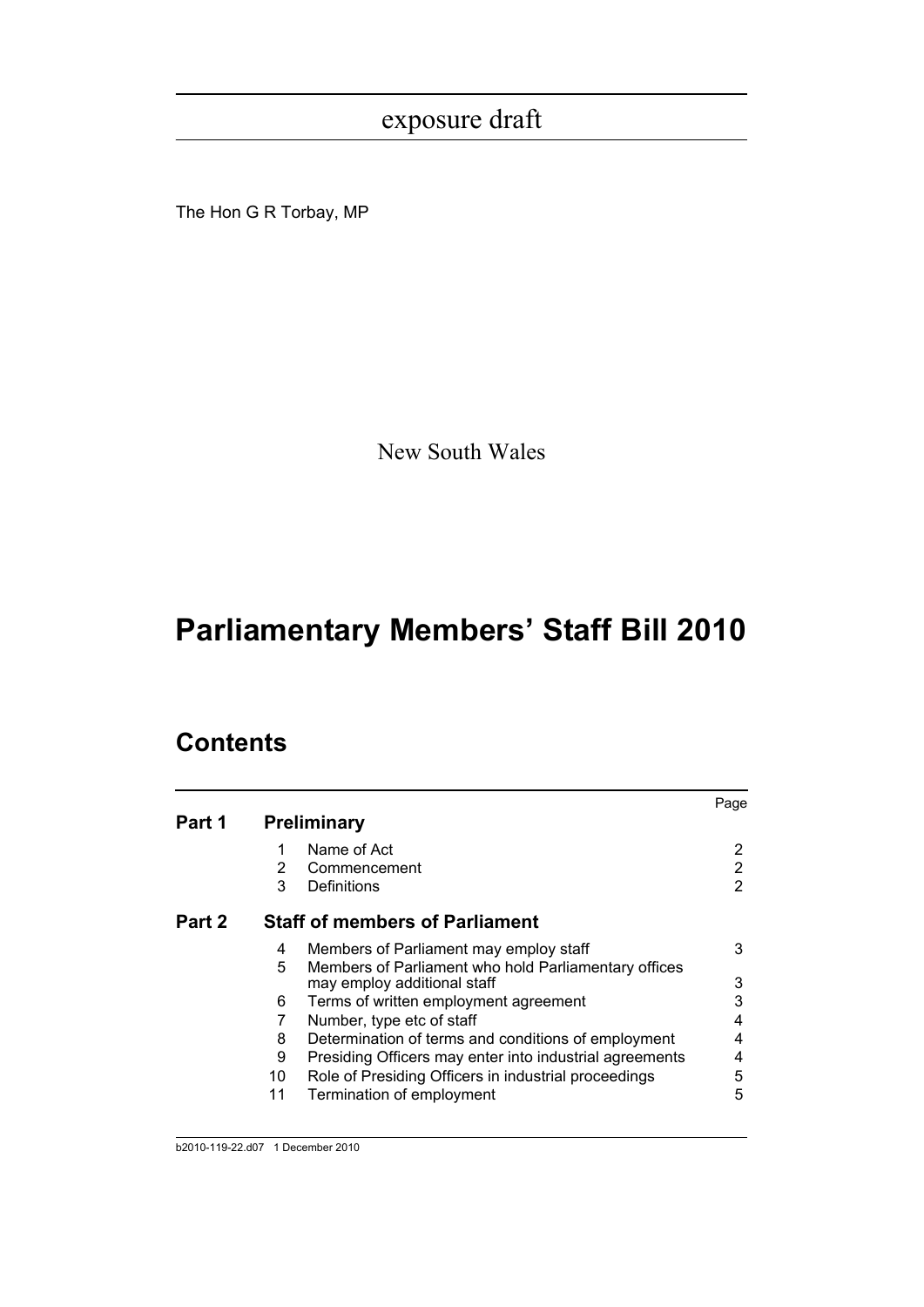Parliamentary Members' Staff Bill 2010

Contents

|                   |                      |                                            | Page |
|-------------------|----------------------|--------------------------------------------|------|
| Part 3            | <b>Miscellaneous</b> |                                            |      |
|                   | 12                   | Regulations                                |      |
|                   | 13                   | Review of Act                              |      |
| <b>Schedule 1</b> |                      | <b>Parliamentary offices</b>               | 8    |
| <b>Schedule 2</b> |                      | Savings, transitional and other provisions | 9    |
| <b>Schedule 3</b> |                      | <b>Amendment of Acts</b>                   | 10   |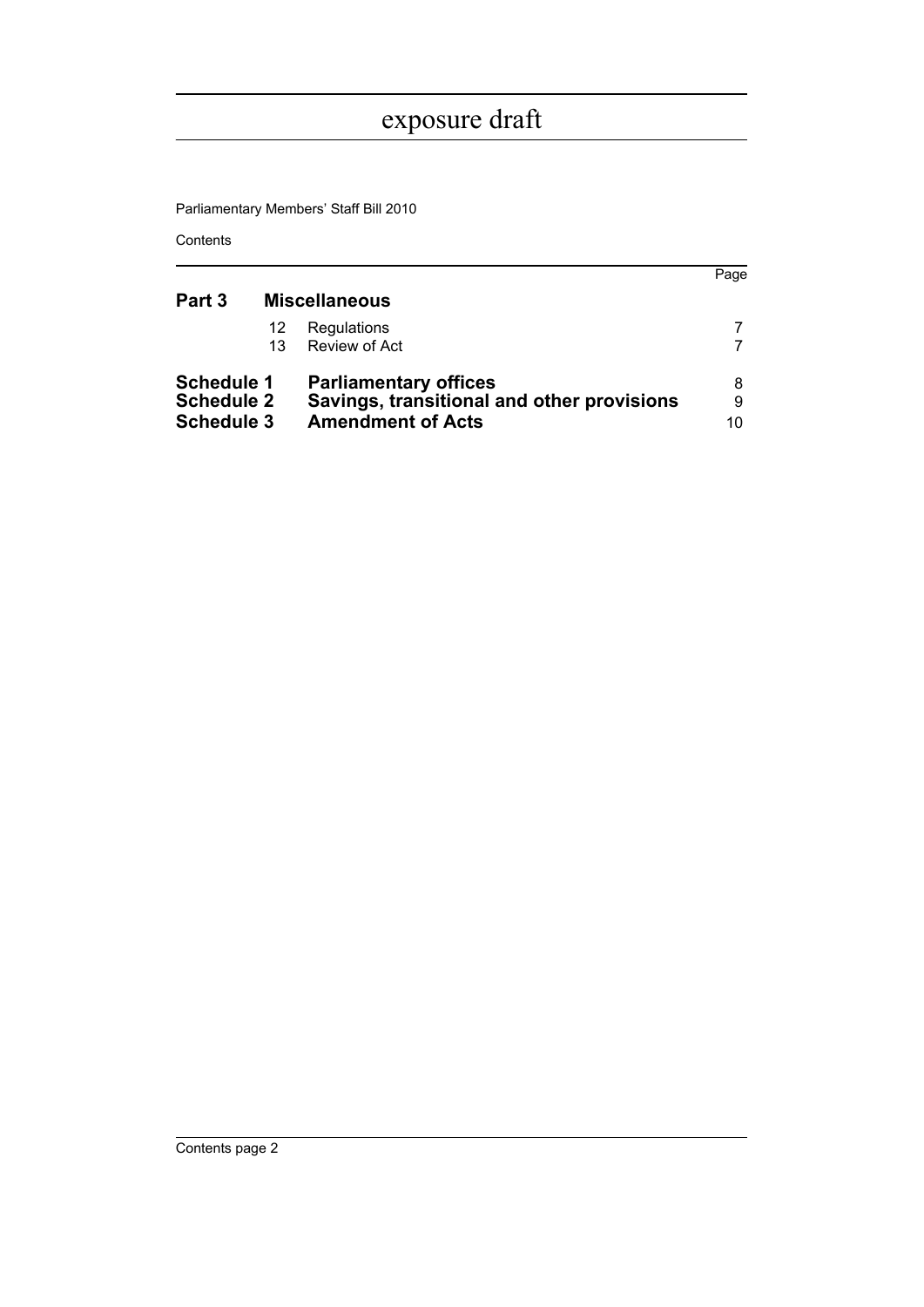New South Wales

# **Parliamentary Members' Staff Bill 2010**

No , 2010

### **A Bill for**

An Act to provide for the employment of staff by members of Parliament.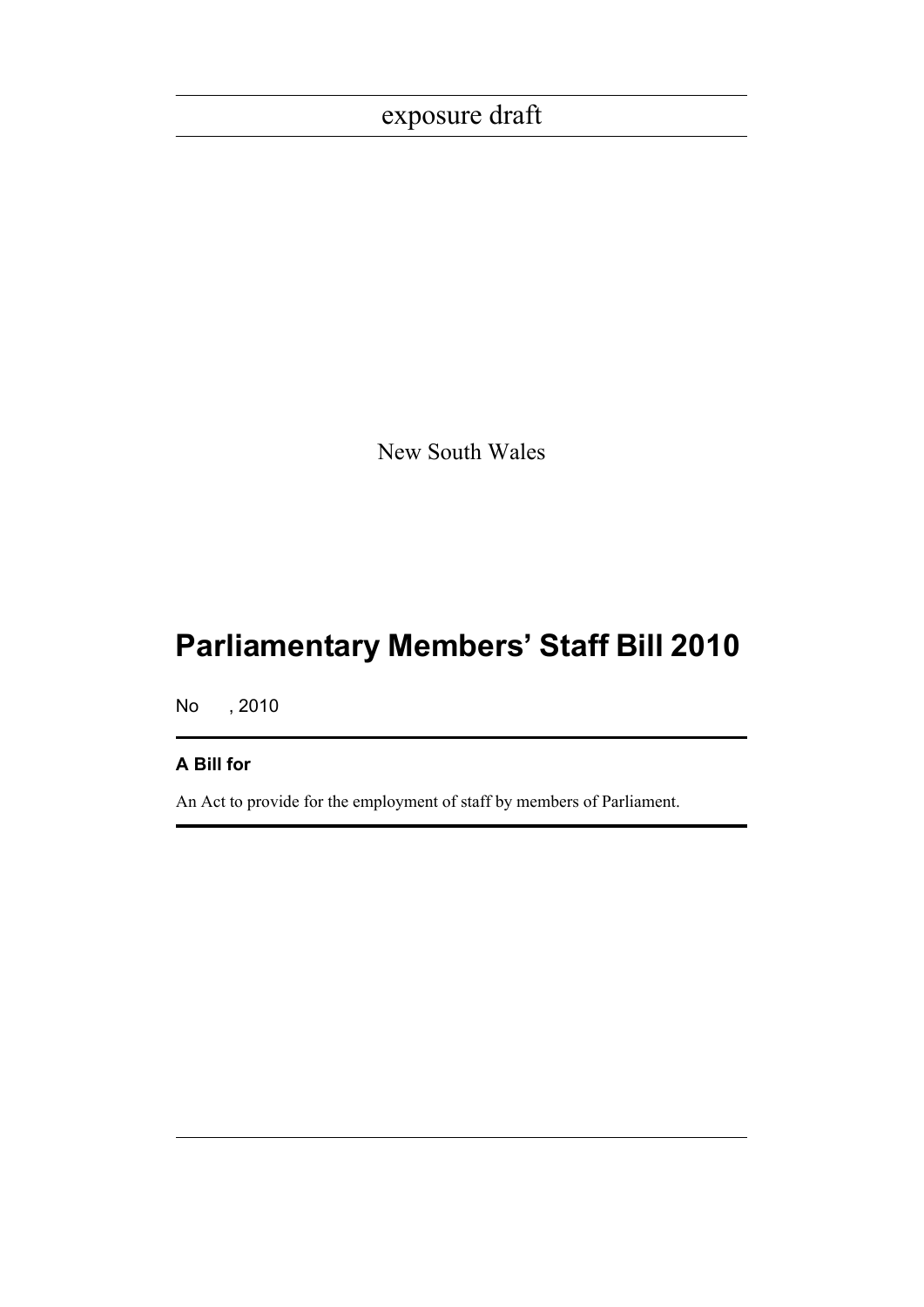Clause 1 Parliamentary Members' Staff Bill 2010

Part 1 Preliminary

**The Legislature of New South Wales enacts:**

## <span id="page-7-1"></span><span id="page-7-0"></span>**Part 1 Preliminary**

#### **1 Name of Act**

This Act is the *Parliamentary Members' Staff Act 2010*.

#### <span id="page-7-2"></span>**2 Commencement**

This Act commences on a day or days to be appointed by proclamation.

#### <span id="page-7-3"></span>**3 Definitions**

(1) In this Act:

*function* includes a power, authority or duty and *exercise* a function includes perform a duty.

*member of Parliament* means a member of the Legislative Council or a member of the Legislative Assembly.

*Parliamentary office holder* means a member of Parliament who holds a Parliamentary office specified in Schedule 1.

*Presiding Officer* means the President of the Legislative Council or the Speaker of the Legislative Assembly.

#### *relevant Presiding Officer* means:

- (a) in relation to a person employed by a member of the Legislative Council—the President of the Legislative Council, or
- (b) in relation to a person employed by a member of the Legislative Assembly—the Speaker of the Legislative Assembly.
- (2) Notes included in this Act do not form part of this Act.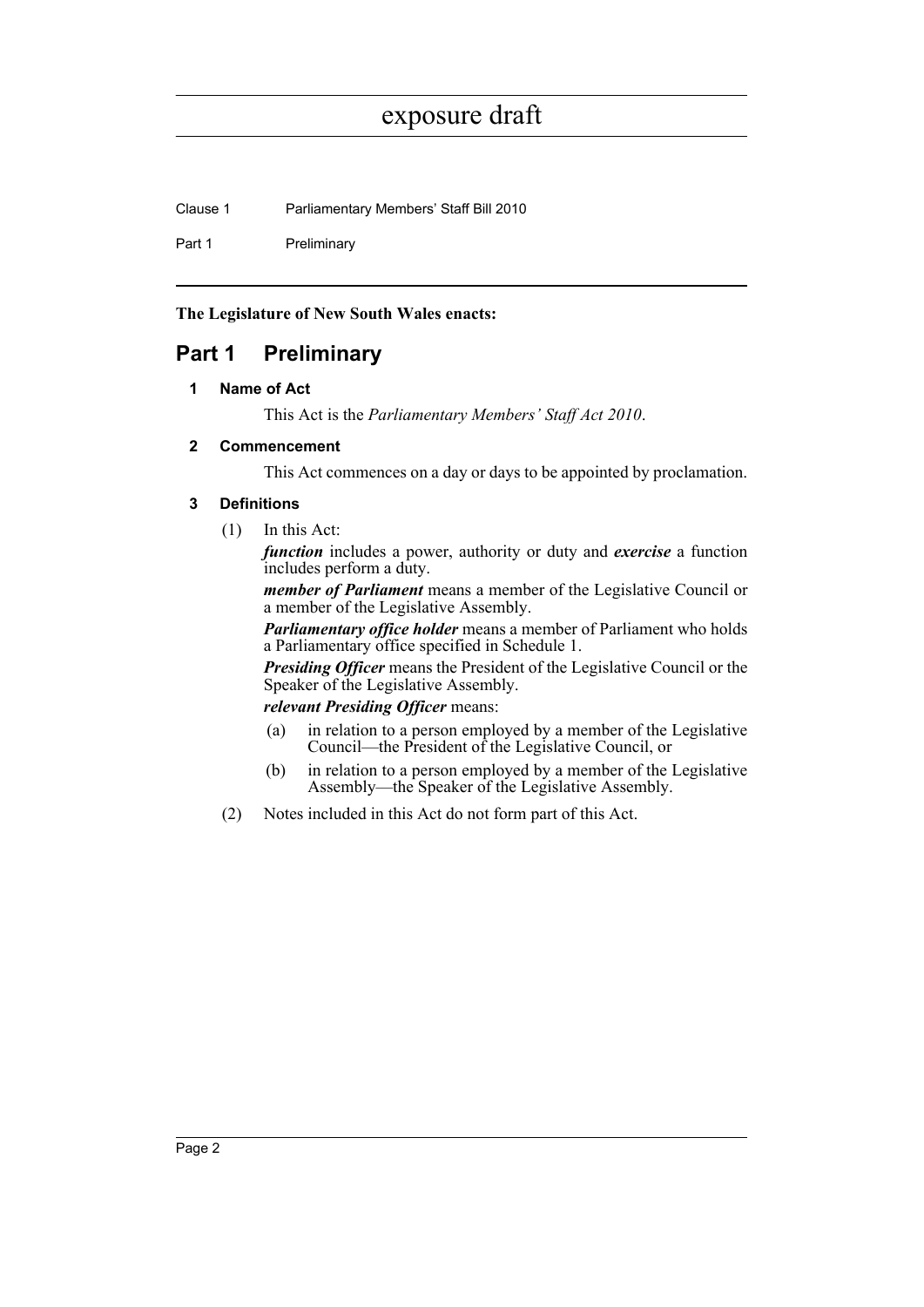Parliamentary Members' Staff Bill 2010 Clause 4 Staff of members of Parliament **Part 2** Part 2

### <span id="page-8-1"></span><span id="page-8-0"></span>**Part 2 Staff of members of Parliament**

#### **4 Members of Parliament may employ staff**

- (1) A member of Parliament may, on behalf of the Crown, employ staff, under a written agreement, to assist the member in exercising his or her functions as a member of Parliament.
- (2) This section extends to a member of Parliament who is also a Minister or Parliamentary Secretary, but does not authorise the employment of staff by such a member of Parliament to assist the member in exercising his or her functions as a Minister or Parliamentary Secretary.

**Note.** Under Part 2.5 of the *Public Sector Employment and Management Act 2002*, staff can be employed by the Director-General of the Department of Premier and Cabinet to carry out work for Ministers, Parliamentary Secretaries and the Leader of the Opposition in the Legislative Assembly.

(3) However, this section does not apply to a member of the Legislative Council who is also a Minister.

#### <span id="page-8-2"></span>**5 Members of Parliament who hold Parliamentary offices may employ additional staff**

- (1) A member of Parliament who holds a Parliamentary office specified in Schedule 1 may, on behalf of the Crown, in his or her capacity as a Parliamentary office holder, and in addition to the entitlement to employ staff under section 4, employ staff, under a written agreement, to assist the person in exercising the functions of that office.
- (2) The regulations may amend Schedule 1 by inserting, altering or omitting the description of a Parliamentary office held by a member of Parliament.
- (3) A regulation under subsection (2) may be made only on the joint recommendation of the Presiding Officers.
- (4) This section does not apply to the office of Minister, Parliamentary Secretary or Leader of the Opposition in the Legislative Assembly.

#### <span id="page-8-3"></span>**6 Terms of written employment agreement**

- (1) The written agreement by which a person is employed under this Act must be in the terms of the model agreement that has been approved by the relevant Presiding Officer for the purposes of this Act.
- (2) However, a written agreement may, with the written approval of the relevant Presiding Officer, contain different or additional terms.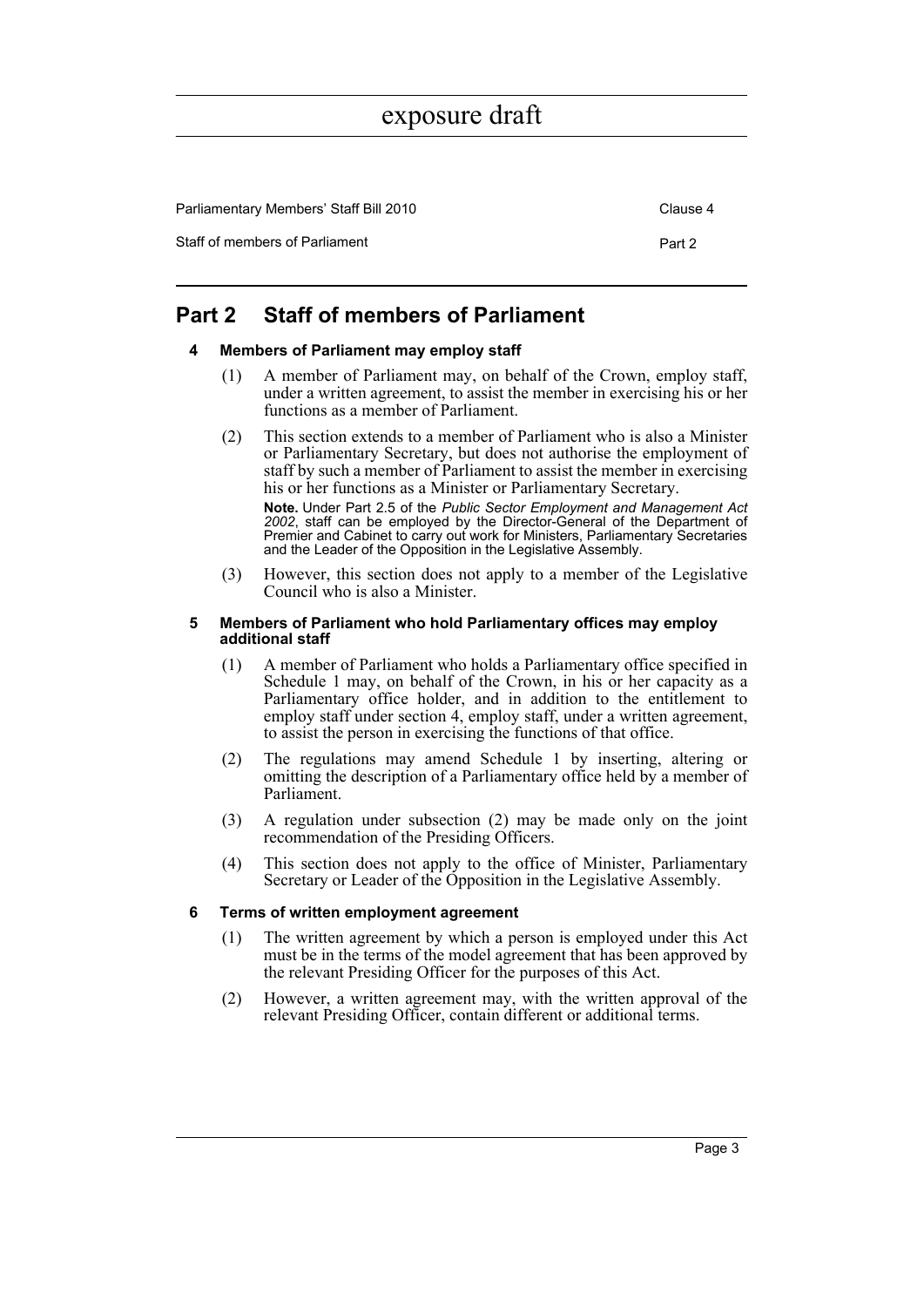Clause 7 Parliamentary Members' Staff Bill 2010

Part 2 Staff of members of Parliament

#### <span id="page-9-0"></span>**7 Number, type etc of staff**

- (1) The number of staff:
	- (a) that a member of Parliament is entitled to employ under section 4, and
	- (b) that a Parliamentary office holder is entitled to employ under section 5,

is to be determined in accordance with a determination by the Parliamentary Remuneration Tribunal.

(2) The type and grade of staff that a member of Parliament or a Parliamentary officer holder is entitled to employ are to be determined by the relevant Presiding Officer.

#### <span id="page-9-1"></span>**8 Determination of terms and conditions of employment**

- (1) The relevant Presiding Officer may from time to time make determinations fixing the conditions and benefits of employment and the remuneration of persons employed under this Act. Such a determination can provide for redundancy and severance payments and for remuneration packaging.
- (2) The conditions, benefits and remuneration of a person employed under this Act are, except in so far as provision is otherwise made by law or in the written agreement of employment, such as may be fixed by a determination made under this section.
- (3) A person employed under this Act may sue for and recover the amount of remuneration of the person that is determined under this section. For that purpose, the determination is taken to be a State industrial instrument.

#### <span id="page-9-2"></span>**9 Presiding Officers may enter into industrial agreements**

- (1) The relevant Presiding Officer may enter into an agreement with any association or organisation representing all or any class of persons employed under this Act with respect to industrial matters.
- (2) Any such agreement binds all the persons affected by the agreement, and no such person (whether a member of the association or organisation with which the agreement was entered into or not) has any right of appeal against the terms of the agreement.
- (3) An agreement under this section is not an enterprise agreement within the meaning of the *Industrial Relations Act 1996*. However, the relevant Presiding Officer (or any delegate of the Officer) may enter into such an enterprise agreement as the employer of the persons employed under this Act.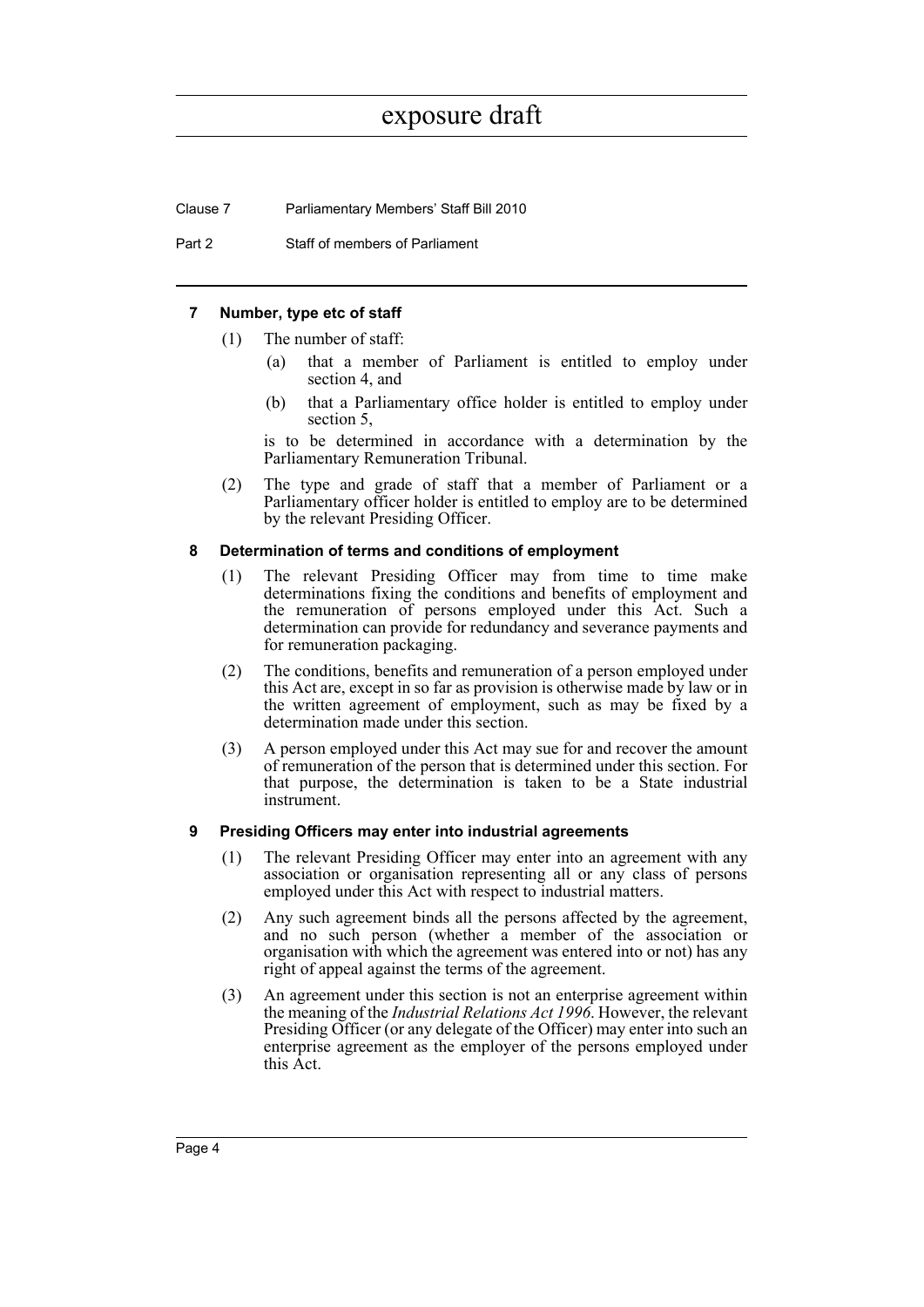| Parliamentary Members' Staff Bill 2010 | Clause 10 |
|----------------------------------------|-----------|
| Staff of members of Parliament         | Part 2    |

#### <span id="page-10-0"></span>**10 Role of Presiding Officers in industrial proceedings**

- (1) The relevant Presiding Officer is, for the purposes of any proceedings relating to a person employed under this Act held before a competent tribunal having jurisdiction to deal with industrial matters, taken to be the employer of the person.
- (2) This section does not apply to proceedings relating to the unfair dismissal or termination of employment of a particular person employed by a member of Parliament.

**Note.** Part 7 of Chapter 2 of the *Industrial Relations Act 1996* provides that proceedings in the Industrial Relations Commission for unfair dismissal are to be taken by a person employed under this Act against the member of Parliament as the employer.

#### <span id="page-10-1"></span>**11 Termination of employment**

- (1) The employment of a person under this Act terminates if:
	- (a) in the case of a person employed by a member of Parliament under section 4—the member ceases to be a member of Parliament, or
	- (b) in the case of a person employed by a member of the Legislative Council under section 4—the member becomes a Minister, or
	- (c) in the case of a person employed by a member of Parliament in his or her capacity as a Parliamentary office holder under section 5—the member of Parliament ceases to hold the Parliamentary office or ceases to be a member of Parliament.
- (2) For the purposes of subsection (1):
	- (a) a member of Parliament is not taken to have ceased to be a member of Parliament while the member continues to be entitled to the salary that was payable to him or her as a member of Parliament, and
	- (b) a member of Parliament who is a Parliamentary office holder is not taken to have ceased to hold the office while the office holder continues to be entitled to the allowance that was payable to him or her as the holder of that office.
- (3) If the employment of a person under this Act would (but for this subsection) be terminated because of subsection (1), the relevant Presiding Officer may direct that the termination of the employment of the person is suspended until such time as the relevant Presiding Officer determines. During the period the termination of employment is suspended, the functions as employer of the member of Parliament who had employed the person are exercisable by the relevant Presiding Officer.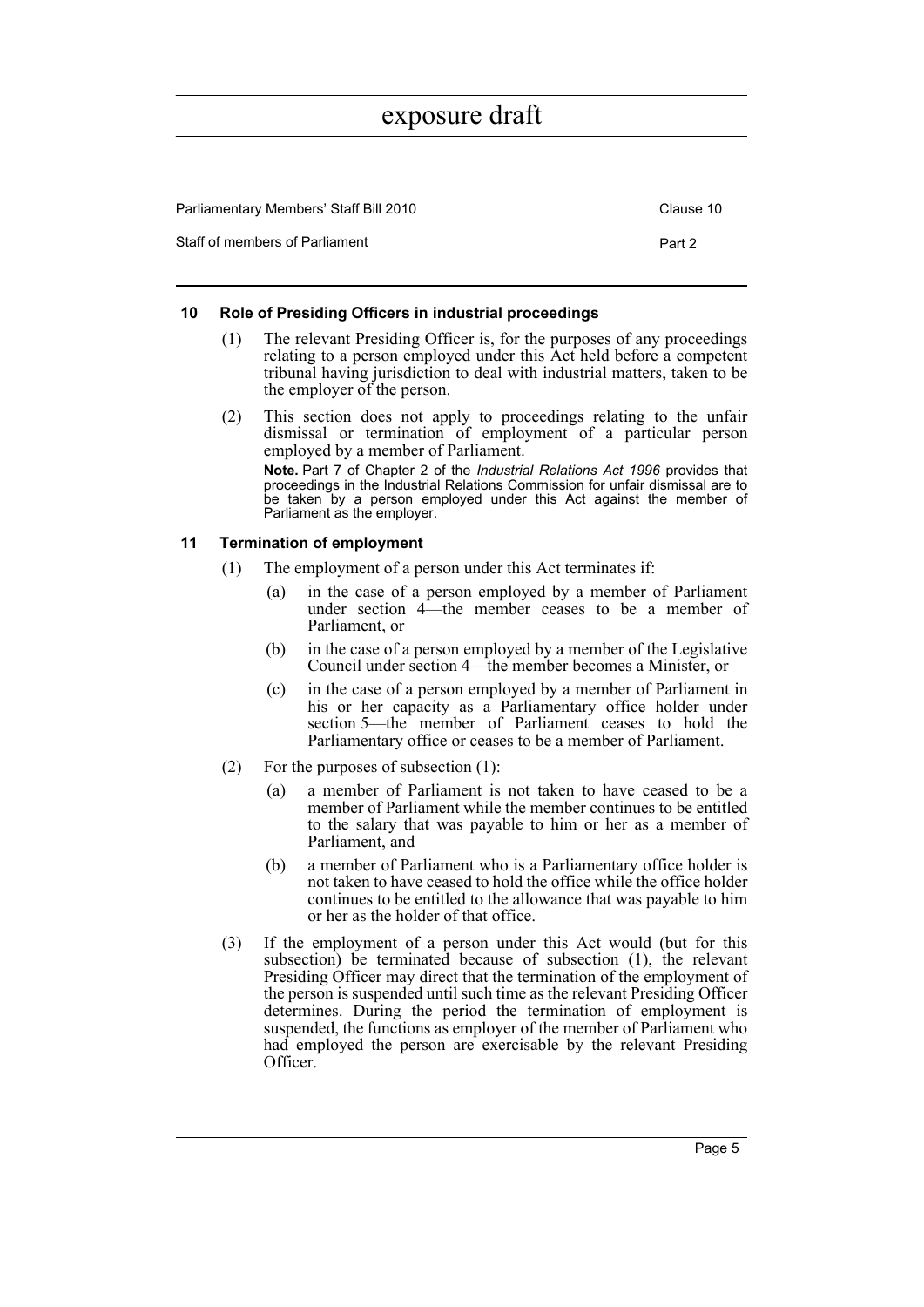Clause 11 Parliamentary Members' Staff Bill 2010

- Part 2 Staff of members of Parliament
	- (4) A member of Parliament may, at any time by giving 2 weeks' notice in writing to a person employed by the member under this Act, terminate the employment of the person.
	- (5) A person employed by a member of Parliament under this Act may, at any time by giving 2 weeks' notice in writing to the member, terminate the person's employment.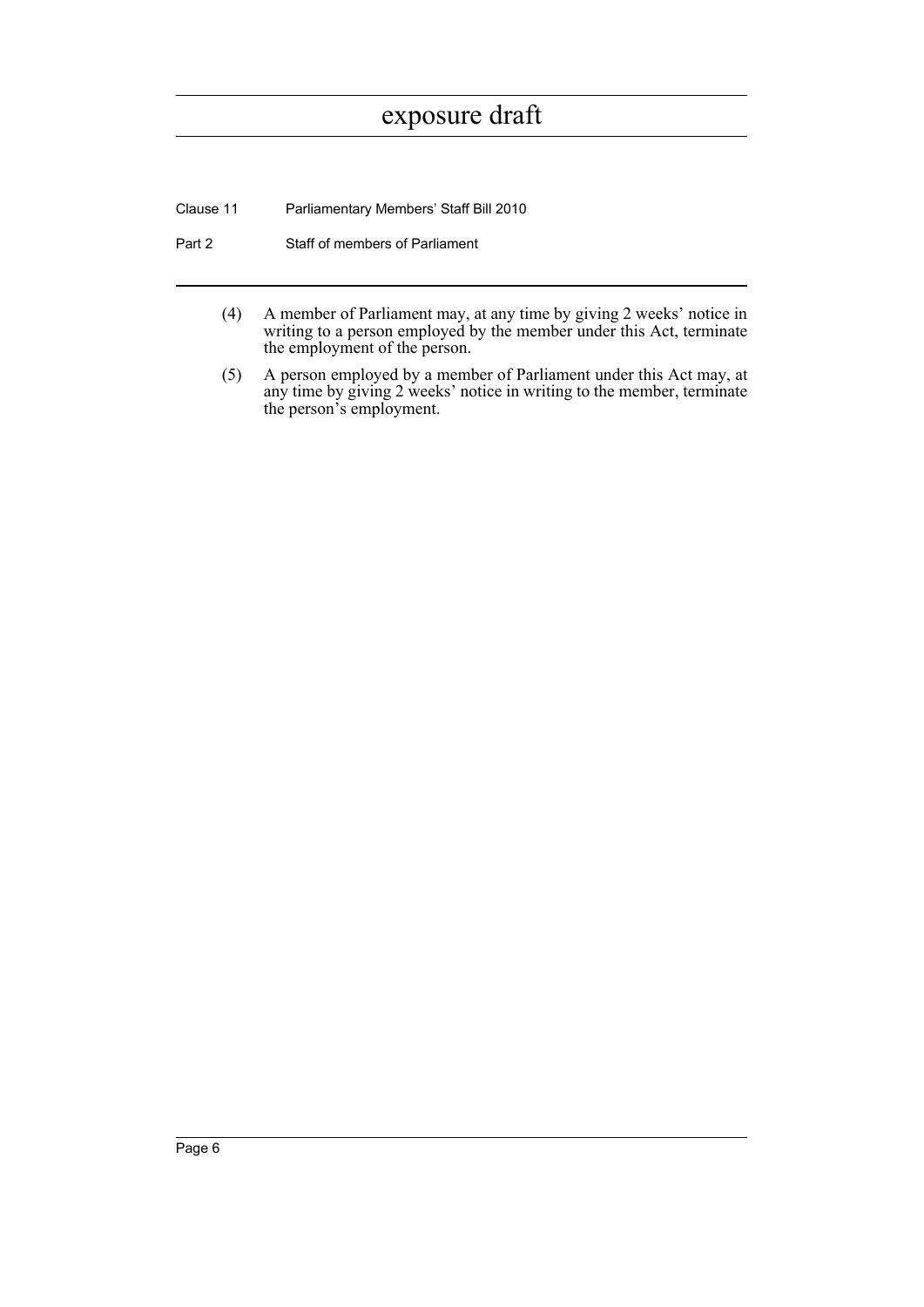Parliamentary Members' Staff Bill 2010 Clause 12 Miscellaneous **Part 3** 

### <span id="page-12-0"></span>**Part 3 Miscellaneous**

#### <span id="page-12-1"></span>**12 Regulations**

The Governor may make regulations, not inconsistent with this Act, for or with respect to any matter that by this Act is required or permitted to be prescribed or that is necessary or convenient to be prescribed for carrying out or giving effect to this Act.

#### <span id="page-12-2"></span>**13 Review of Act**

- (1) The Presiding Officers are to jointly review this Act to determine whether the policy objectives of the Act remain valid and whether the terms of the Act remain appropriate for securing those objectives.
- (2) The review is to be undertaken as soon as possible after the period of 5 years from the date of assent to this Act and a report on the outcome of the review is to be provided to the Minister and tabled in each House of Parliament within 12 months after the end of that period of 5 years.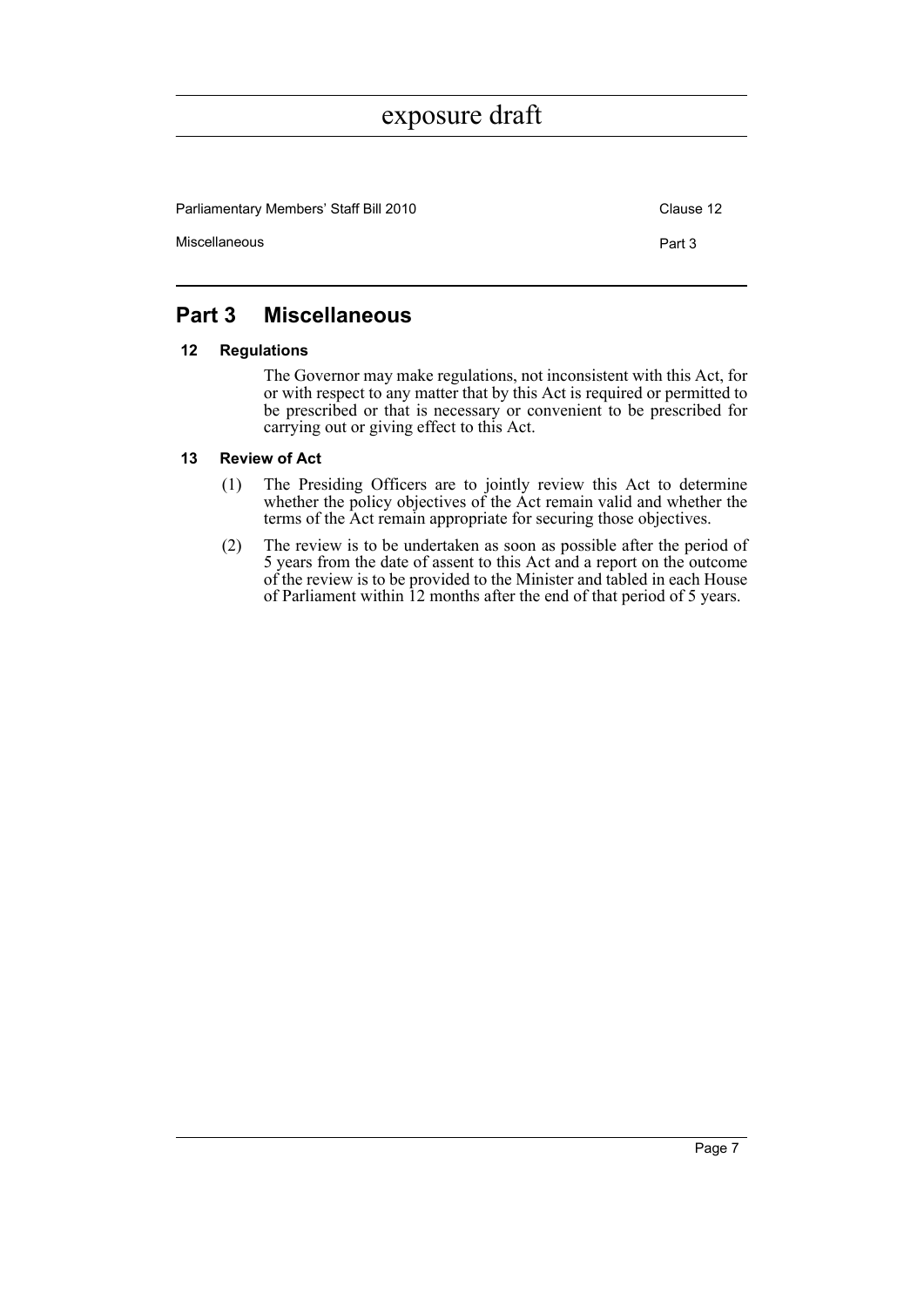Parliamentary Members' Staff Bill 2010

Schedule 1 Parliamentary offices

## <span id="page-13-0"></span>**Schedule 1 Parliamentary offices**

(Section 5)

Government Whip Opposition Whip Whip of a recognised party with 10 or more members in the Legislative Assembly (other than the Government or Opposition Whip) Speaker of the Legislative Assembly Deputy Speaker of the Legislative Assembly President of the Legislative Council Deputy President of the Legislative Council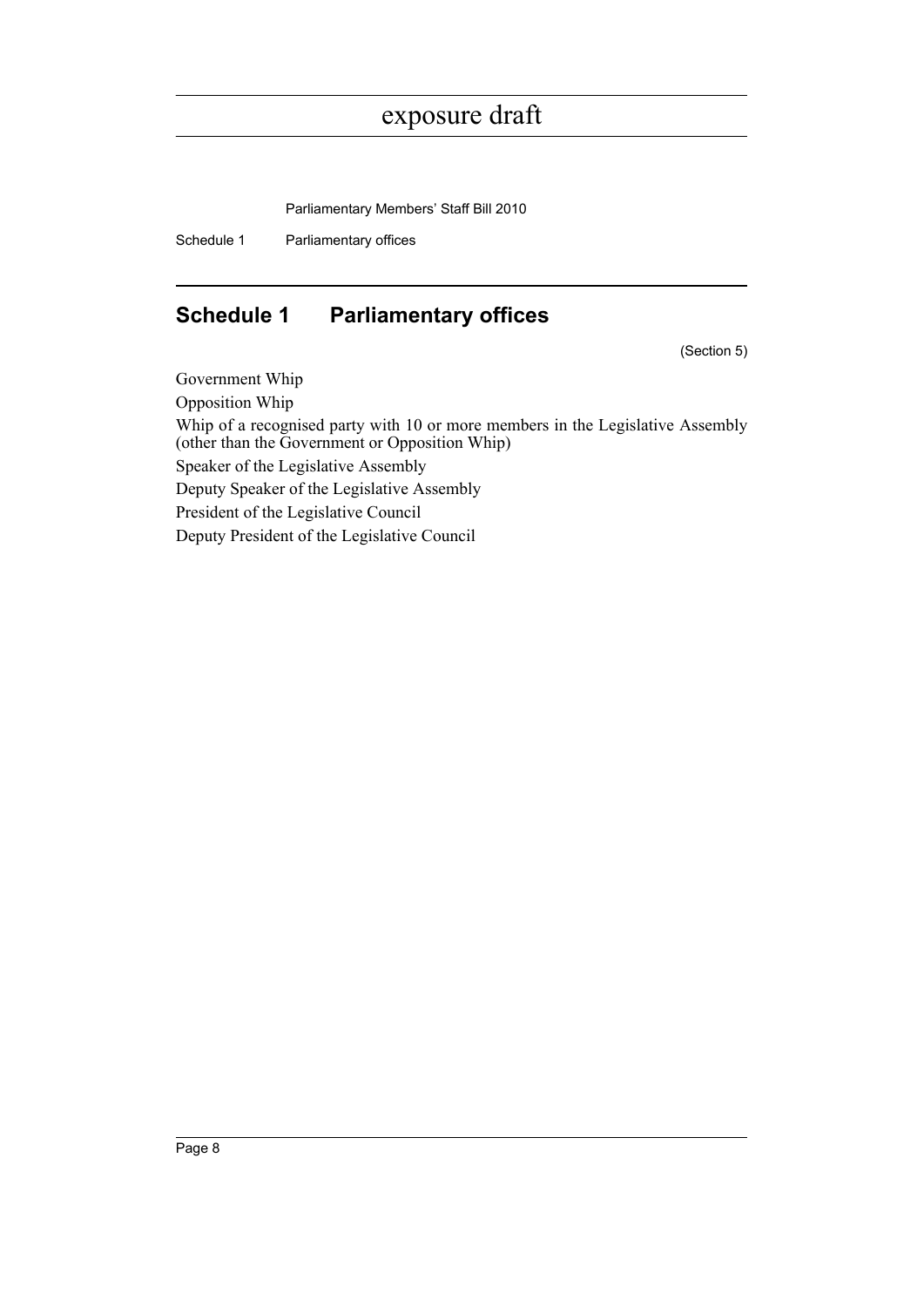Parliamentary Members' Staff Bill 2010

Savings, transitional and other provisions Schedule 2 and Schedule 2 and Schedule 2

### <span id="page-14-0"></span>**Schedule 2 Savings, transitional and other provisions**

### **Part 1 General**

#### **1 Regulations**

- (1) The regulations may contain provisions of a savings or transitional nature consequent on the enactment of the following Acts: this Act
- (2) Any such provision may, if the regulations so provide, take effect from the date of assent to the Act concerned or a later date.
- (3) To the extent to which any such provision takes effect from a date that is earlier than the date of its publication on the NSW legislation website, the provision does not operate so as:
	- (a) to affect, in a manner prejudicial to any person (other than the State or an authority of the State), the rights of that person existing before the date of its publication, or
	- (b) to impose liabilities on any person (other than the State or an authority of the State) in respect of anything done or omitted to be done before the date of its publication.

### **Part 2 Provisions consequent on enactment of this Act**

#### **2 Existing employees of members of Parliament and Parliamentary office holders**

- (1) A person who is employed immediately before the commencement of this Act to assist a member of Parliament or a Parliamentary office holder to exercise the member's or office holder's functions is taken to be employed under this Act.
- (2) The *Crown Employees (Parliamentary Electorate Officers) Award 2010* (other than clause 20.1) continues to apply to any person to whom it applied immediately before the commencement of this Act. However, this Act prevails to the extent of any inconsistency with a provision of that Award.

#### **3 Application of Order made under Constitution Act 1902**

The Order made under section 47 of the *Constitution Act 1902* and published in the Gazette on 2 May 1952 does not apply in relation to the employment of persons under this Act.